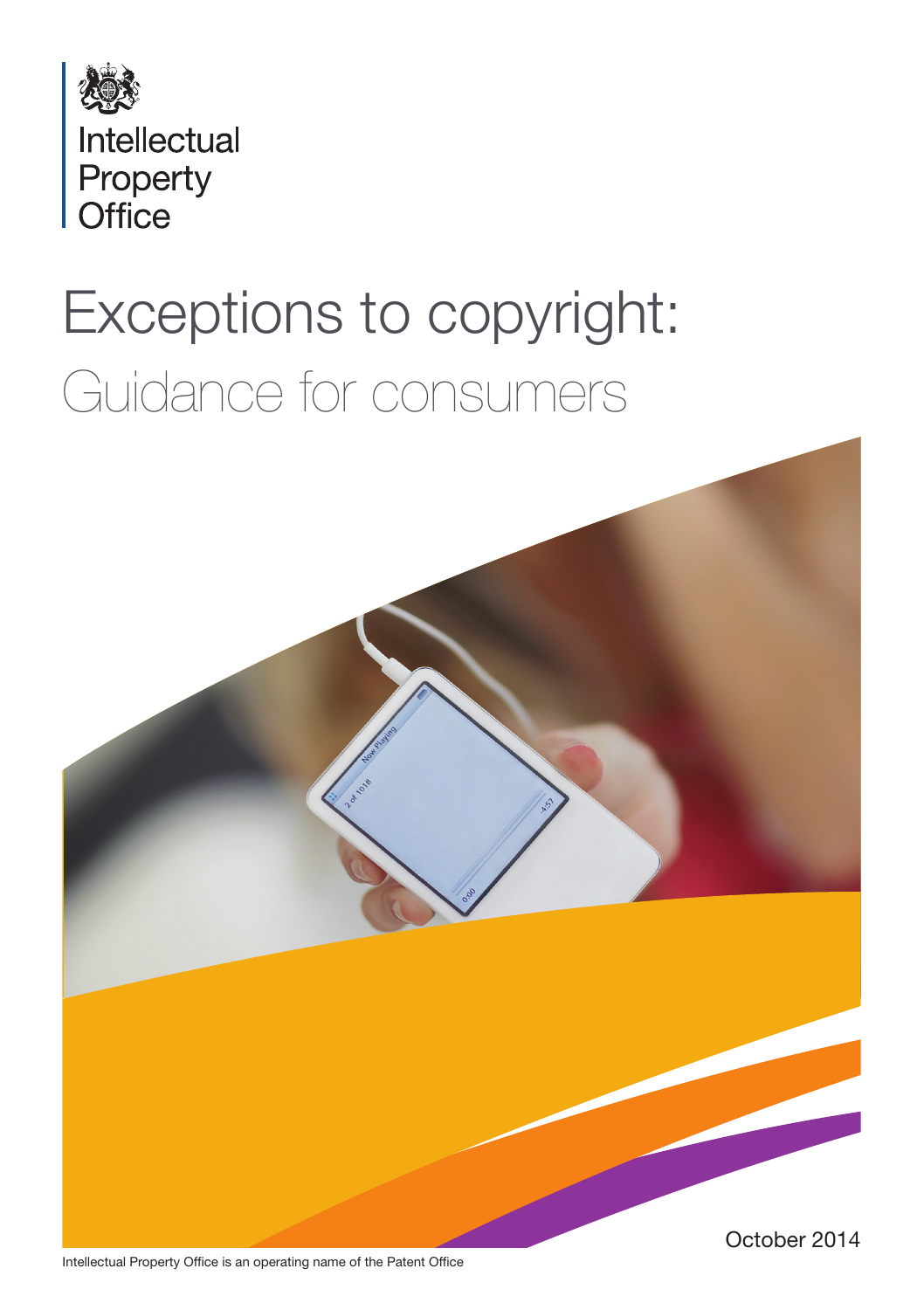Copyright protects literary, dramatic, musical and artistic works as well as films, sound recordings, book layouts, and broadcasts. If you want to copy or use a copyright work then you usually have to get permission from the copyright owner, but there are a few exceptions where you can copy or use part or all of a copyright work without permission. Where a work contains a performance, the performer will also have rights over how the work is used. The exceptions to copyright also apply to these related rights.

The law on these exceptions has changed in a number of small but important ways, to make our copyright system better suited to the digital age. These changes affect how you can use content like books, music, films and photographs.

The majority of uses of copyright materials continue to require permission from copyright owners, so you should be careful when considering whether you can rely on an exception, and if in doubt you should seek legal advice. Copyright infringement is against the law. Deliberate infringement on a commercial scale may lead to a criminal prosecution, so you should take care when using copyright materials. Further guidance on copyright is available on the GOV.UK website.

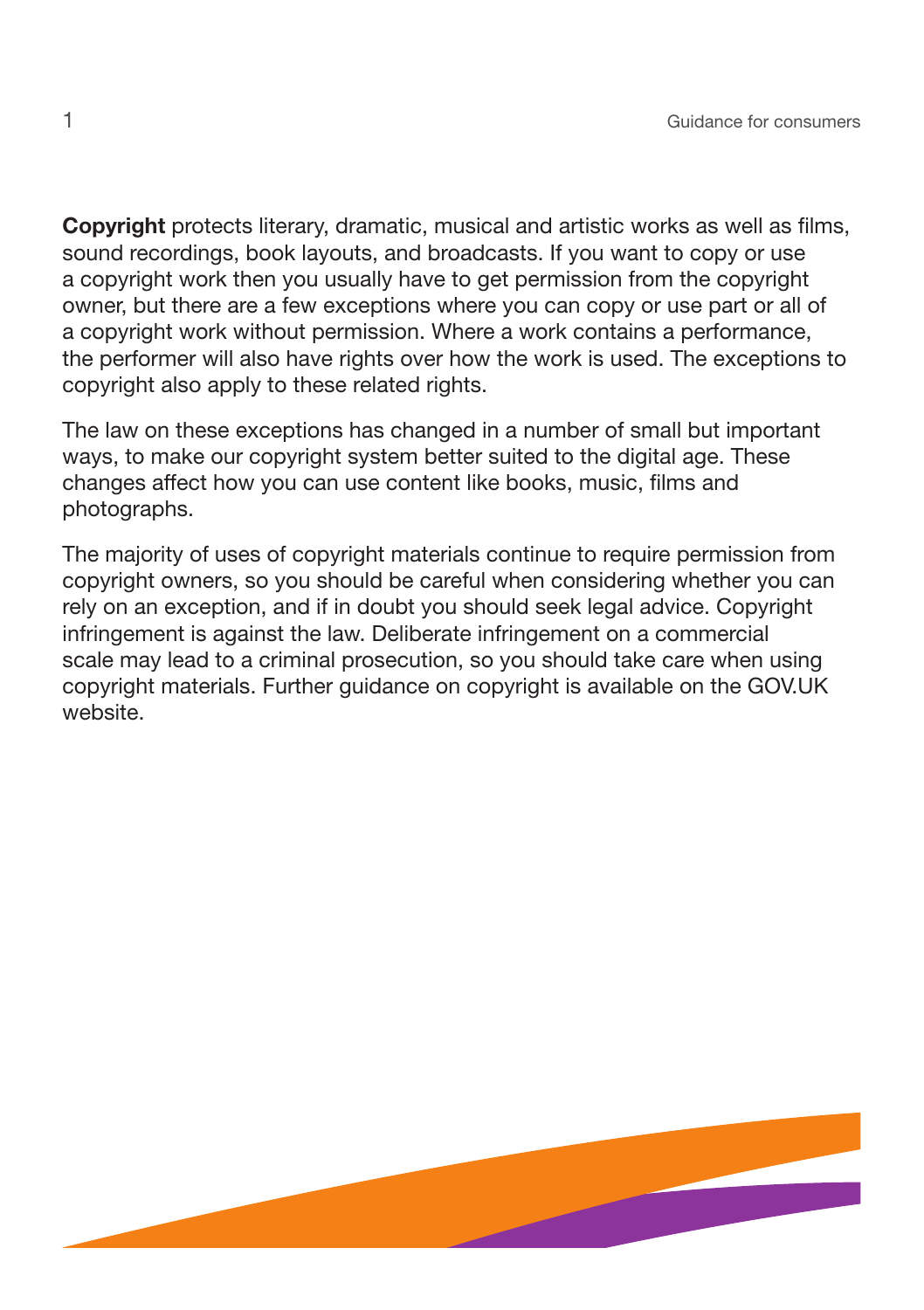## Who should read this guidance?

This guidance concerns changes to copyright that will affect consumers in particular.

You may be affected by these changes if you:

- read books, watch films or listen to music;
- use electronic devices such as smartphones, tablets, eReaders, MP3 players and computers;
- blog, put videos on websites like YouTube, or share pictures and content with your friends.

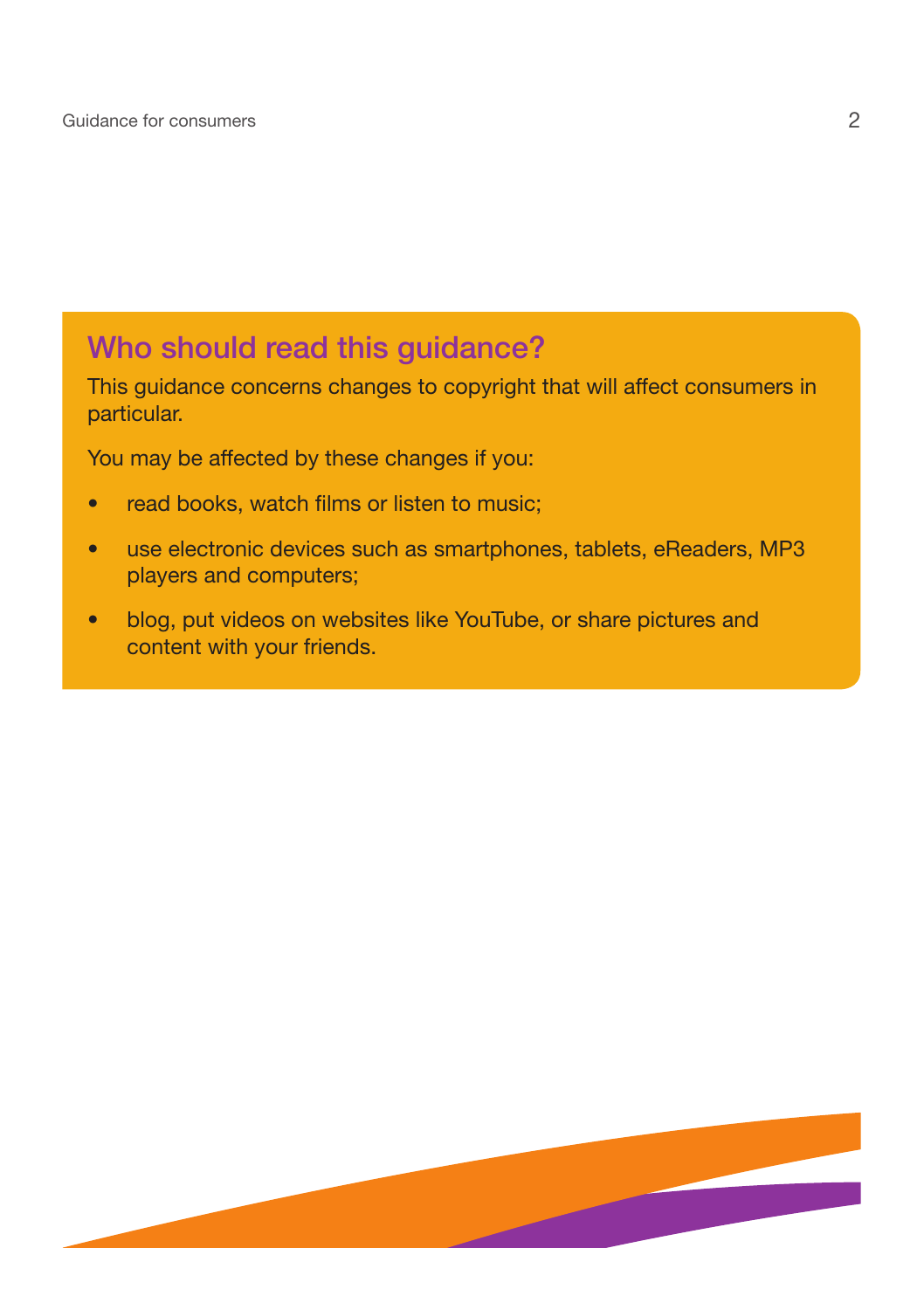## Personal copies for private use

## What has changed?

Copyright law has been changed to allow you to make personal copies of media (ebooks, digital music or video files etc) you have bought, for private purposes such as format shifting or backup.

Before this change to the law, it was not legal to copy music that you bought on a CD onto your MP3 player. The changes, which apply from 1 October, update copyright law to make this legal, as long as you own what you are copying, e.g. a music album, and the copy you make is for your own private use.

You are also able to copy a book or film you have bought for one of your devices onto another of your devices, without infringing copyright

However, it is still illegal to make copies for friends or family, or to make a copy of something you do not own or have acquired illegally, without the copyright owner's permission. So you cannot make copies of CDs for your friends, copy CDs borrowed from friends, or copy videos illegally downloaded from file-sharing websites.

The law allows you to make personal copies to any device that you own, or a personal online storage medium, such as a private cloud. However, it is illegal to give other people access to the copies you have made, including, for example, by allowing a friend to access your personal cloud storage.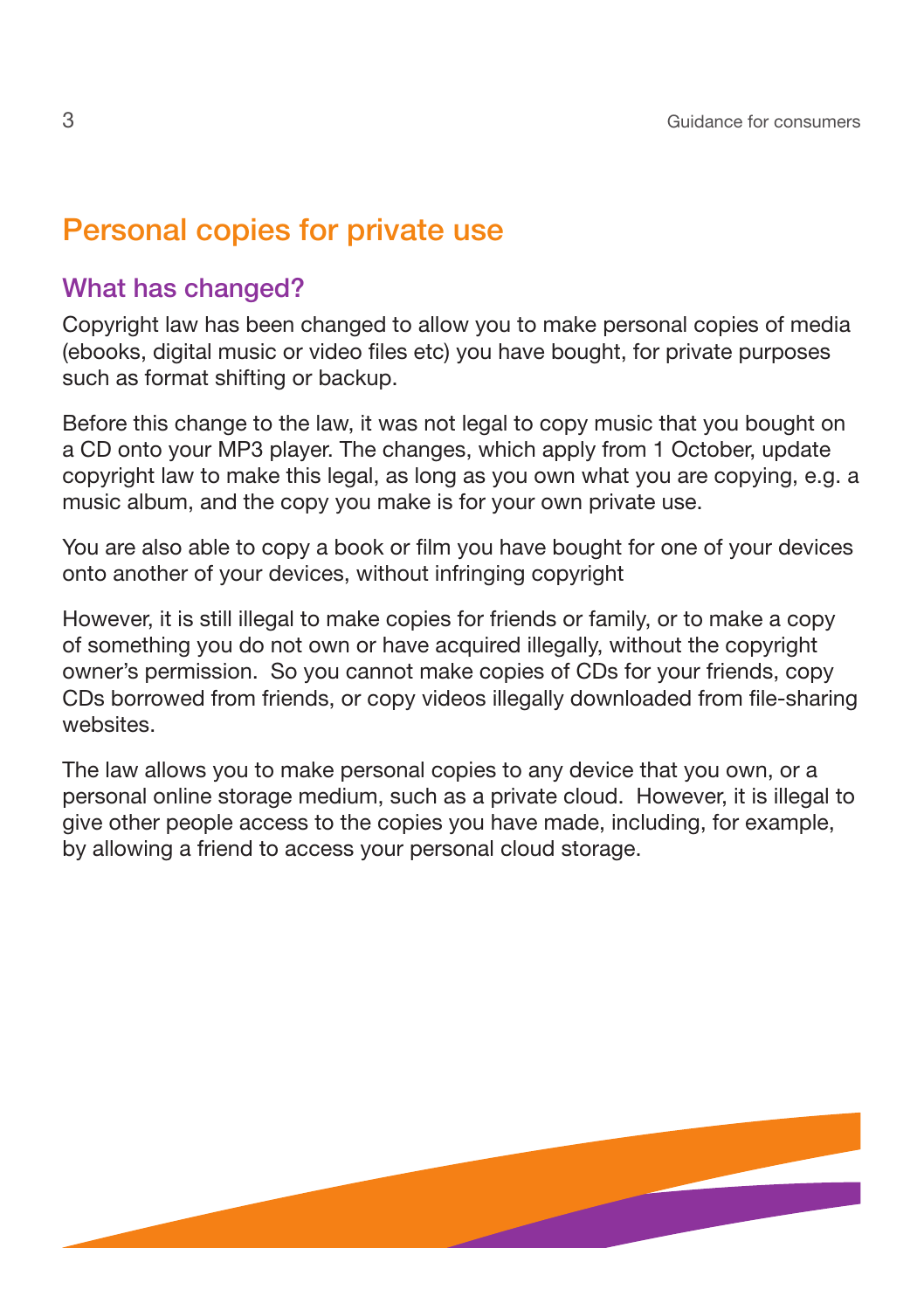## **FAQ**

## Is this just about CDs, or can I also copy films, e-books etc?

The exception applies to any copies you have bought, other than computer programs. So, for example, it allows you to format shift an ebook you have bought from one device to another for your own private use. However, you should note that media, such as DVDs and e-books, can still be protected by technology which physically prevents copying and circumvention of such technology remains illegal.

## So can I copy a music streaming service or a book I have borrowed?

No, the exception only applies to copies you own, so does not allow copying from borrowed or rented copies, on-demand streaming services or broadcasts.

#### Making copies for family at home is perfectly reasonable, why does the Government want to outlaw it?

It has always been unlawful to make copies at home for friends and family, and this continues to be the case following the change of the law. Creators have a right to be paid for their work, and the new law does not allow people to get content for free by copying from friends and family. If a copy made for your own use is given to a friend or if you allow a friend to access your personal copy in the cloud, this will be a copyright infringement.

#### Am I allowed to give away or resell my CDs if I have made a personal copy?

Although the exception creates no new rights to resell content, it does not remove your existing rights to resell goods such as CDs. However, you will infringe copyright if, upon sale of a CD, you retain any personal copies of it that you have made. Therefore, if you wish to give away or sell a CD you should first delete any personal copies you have made from it.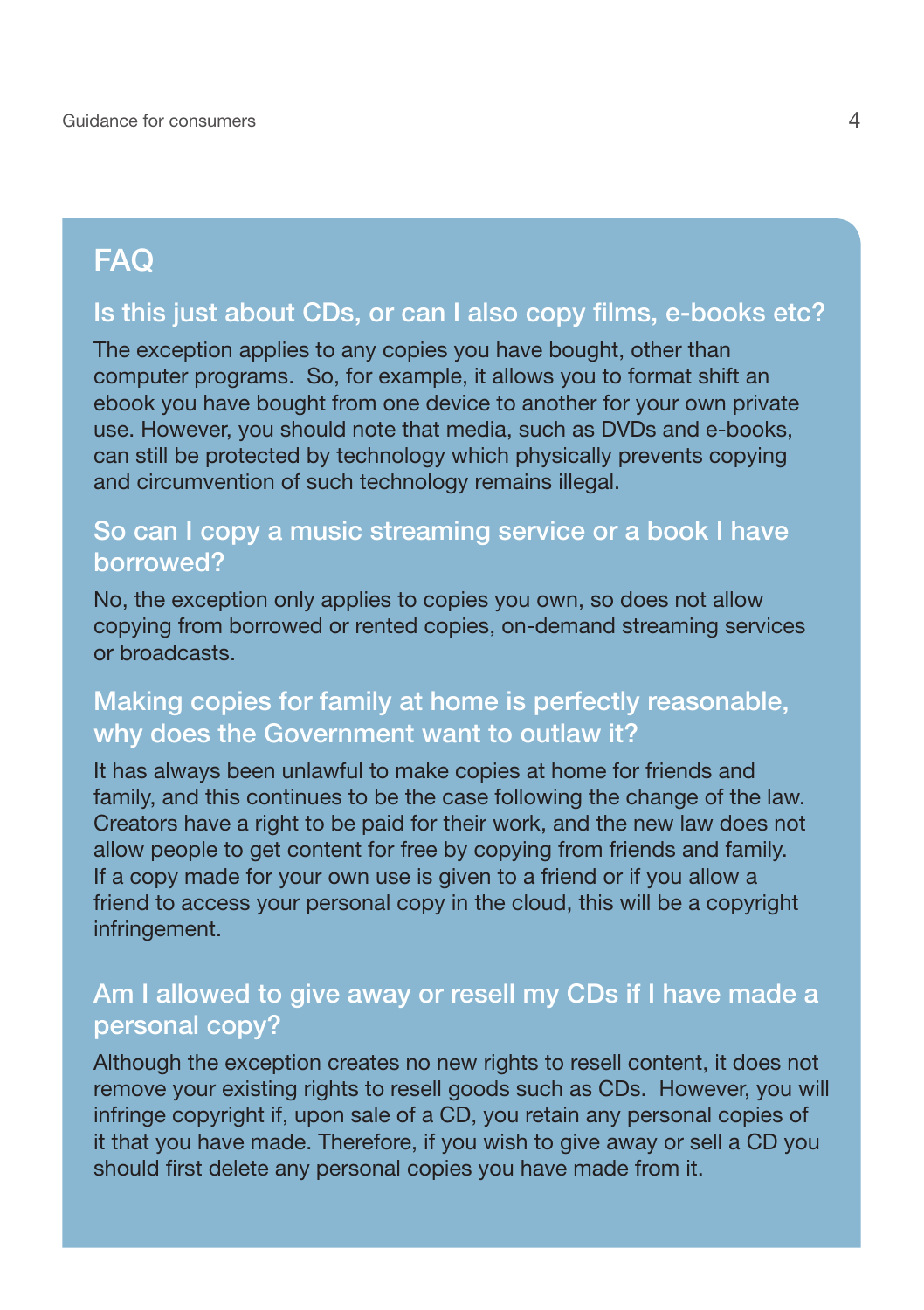## **Quotation**

## What has changed?

Previously, it was an infringement of copyright to take a quotation from one work and use it in another without permission from the copyright owner, unless it was done for the purposes of criticism, review or news reporting.

Copyright law allows quotations to be used more widely without infringing copyright, as long as the use is fair (in law, the use must be a "fair dealing", see the box below) and there is a sufficient acknowledgement – which generally means the title and the author's name should be indicated. It is ultimately for the courts to determine whether use of a quotation is fair dealing, which will depend on the facts of any specific case. However, the use of a title and short extract from a book in an academic article discussing the book is likely to be permitted, whereas the copying of a long extract from a book, without it being justified by the context, is unlikely to be permitted. You may benefit from this law if you are an author, academic, or even just a casual blogger.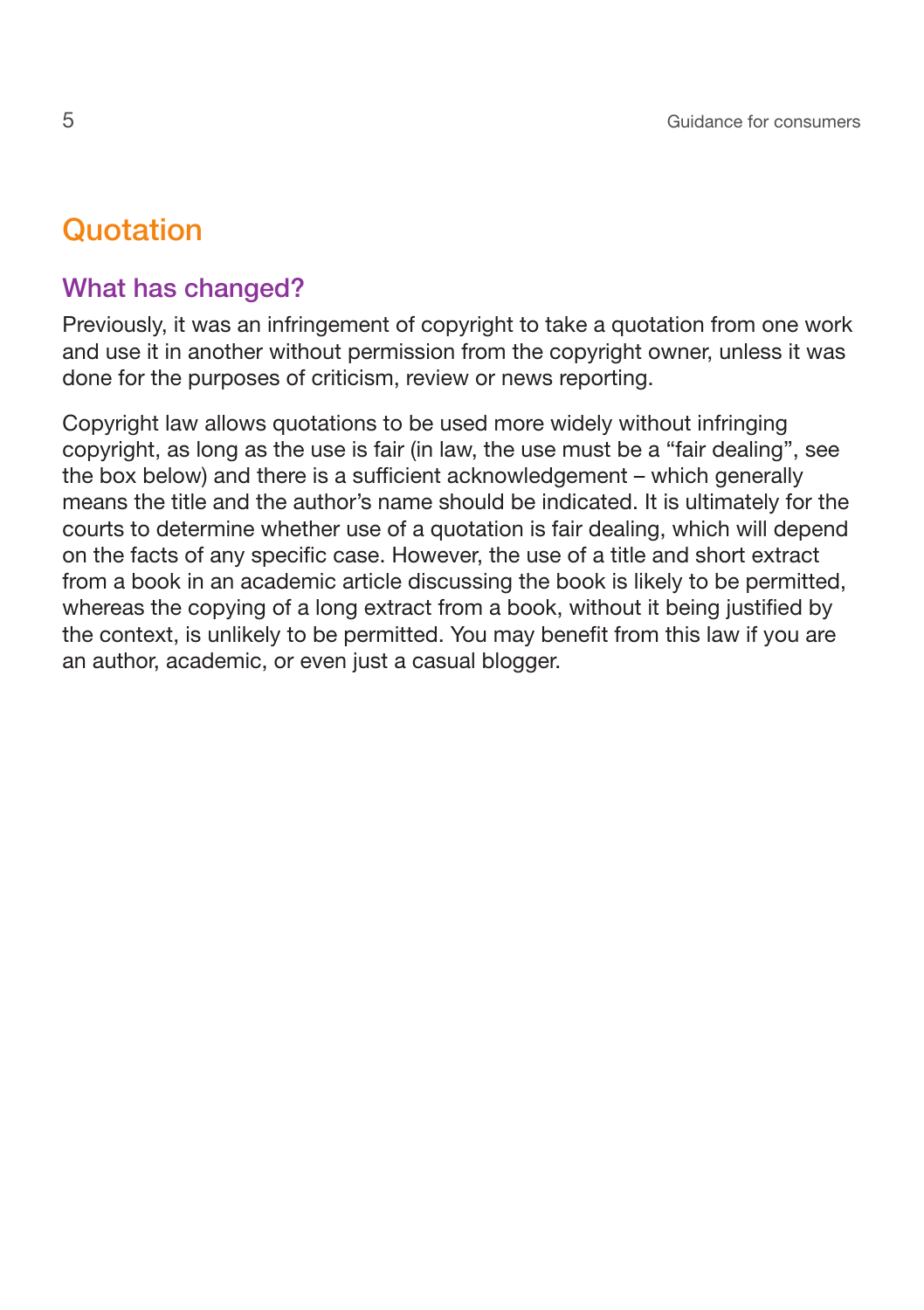## Will this mean people can "quote" any amount of copyright material without permission?

No. The change only allows use of material where it is genuinely for the purpose of quotation, and only where the use is fair and reasonable (e.g. it does not replace a commercial sale). So, for example, it could permit a short quotation that is necessary and relevant in an academic paper or a history book, but it would not permit a long extract.

#### Does this apply to photographs?

Whilst the exception applies to all types of copyright work, it would only be in exceptional circumstances that copying a photograph would be allowed under this exception. It would not be considered fair dealing if the proposed use of a copyright work would conflict with the copyright owner's normal exploitation of their work. For example, the ability to sell or license copies of photographs for inclusion in newspapers would be a normal exploitation.

For further information see: Exceptions to copyright: Education and Teaching

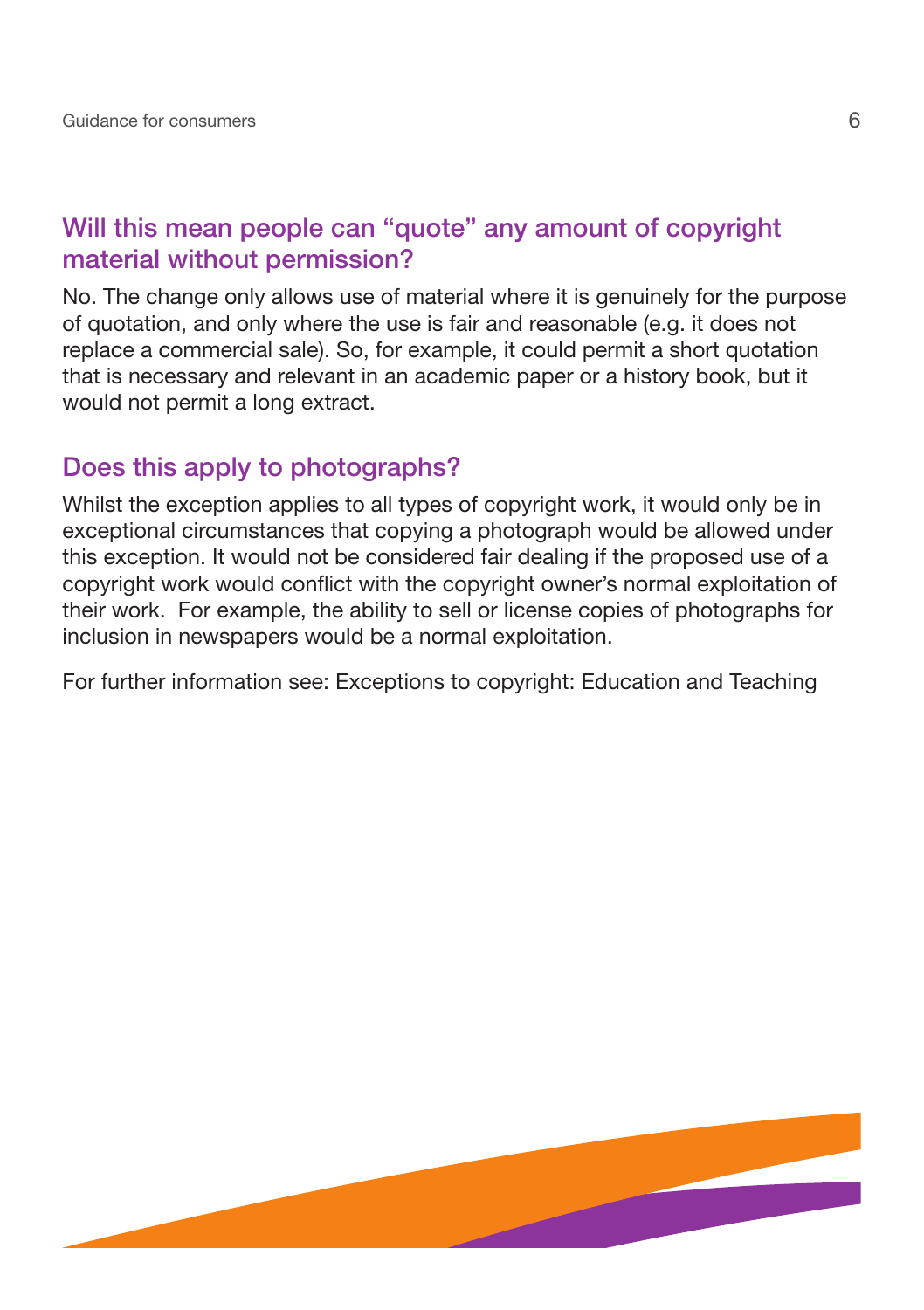## Caricature, parody or pastiche

### What has changed?

Previously, anyone wishing to use other people's copyright material for the purposes of caricature, parody or pastiche (such as a parody song or video), required the permission of the rights holder.

Copyright law now allows limited uses of copyright material for the purposes of caricature, parody or pastiche, without having to obtain the permission of the rights holder.

It is important to ensure you understand the limits if you plan to use other people's material for caricature, parody or pastiche. Only minor uses are permitted and a use must be considered fair and reasonable (in law, the use must be a "fair dealing", see the box below), otherwise you must seek permission from the rights holder.

This exception to copyright has no impact on the law of libel or slander, so you may still be sued if a parody work is defamatory. It also does not affect an author's moral right to object to "derogatory treatment" of their work (as defined in copyright law).

For further information see: Exceptions to copyright: Creators and copyright owners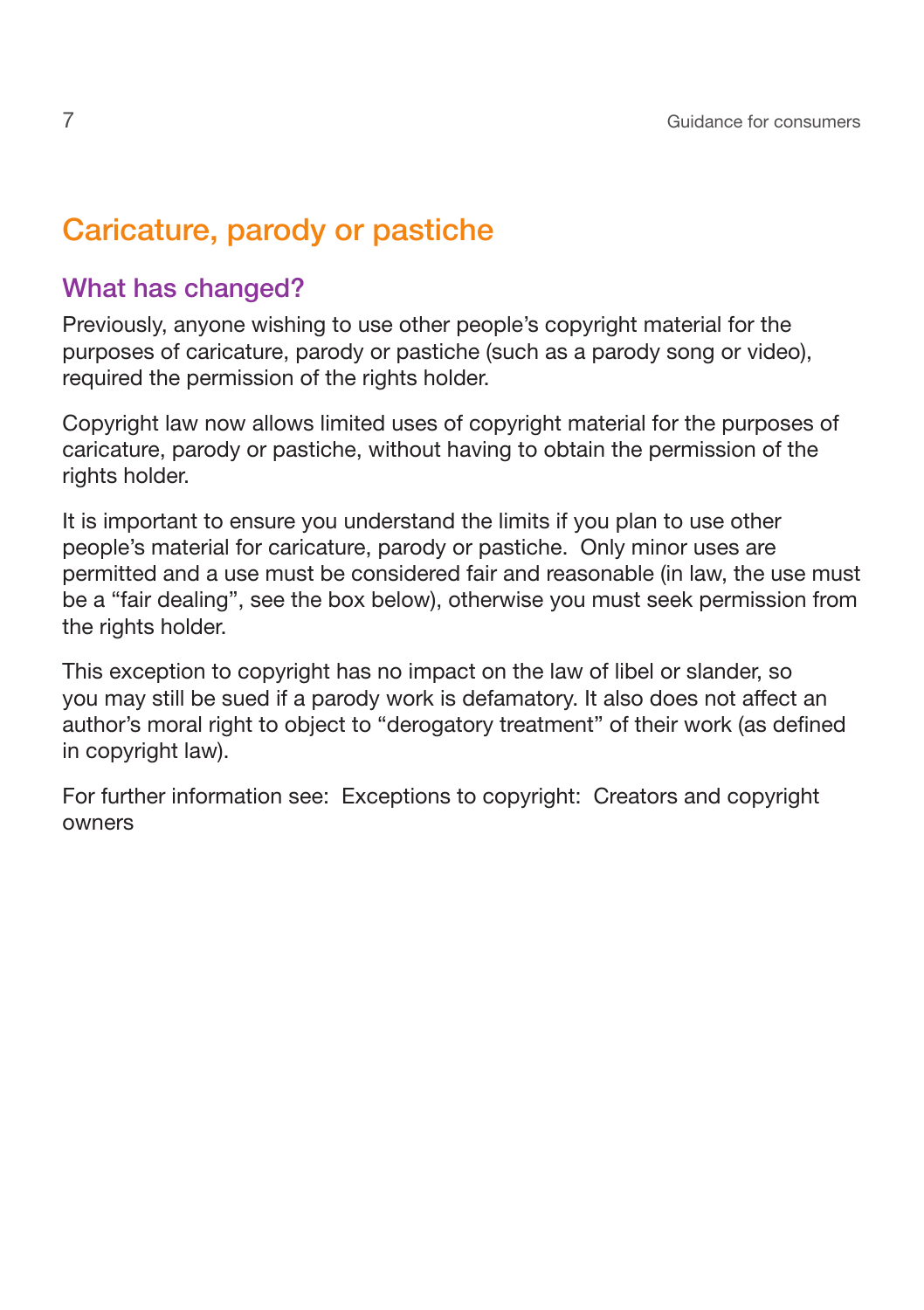## What is fair dealing?

'Fair dealing' is a legal term used to establish whether a use of copyright material is lawful or whether it infringes copyright. There is no statutory definition of fair dealing - it will always be a matter of fact, degree and impression in each case. The question to be asked is: how would a fairminded and honest person have dealt with the work?

Factors that have been identified by the courts as relevant in determining whether a particular dealing with a work is fair, include:

- Does using the work affect the market for the original work? If a use of a work acts as a substitute for it, causing the owner to lose revenue, then it is not likely to be fair.
- Is the amount of the work taken reasonable and appropriate? Was it necessary to use the amount that was taken? Usually only part of a work may be used.

The relative importance of any one factor will vary according to the case in hand and the type of dealing in question.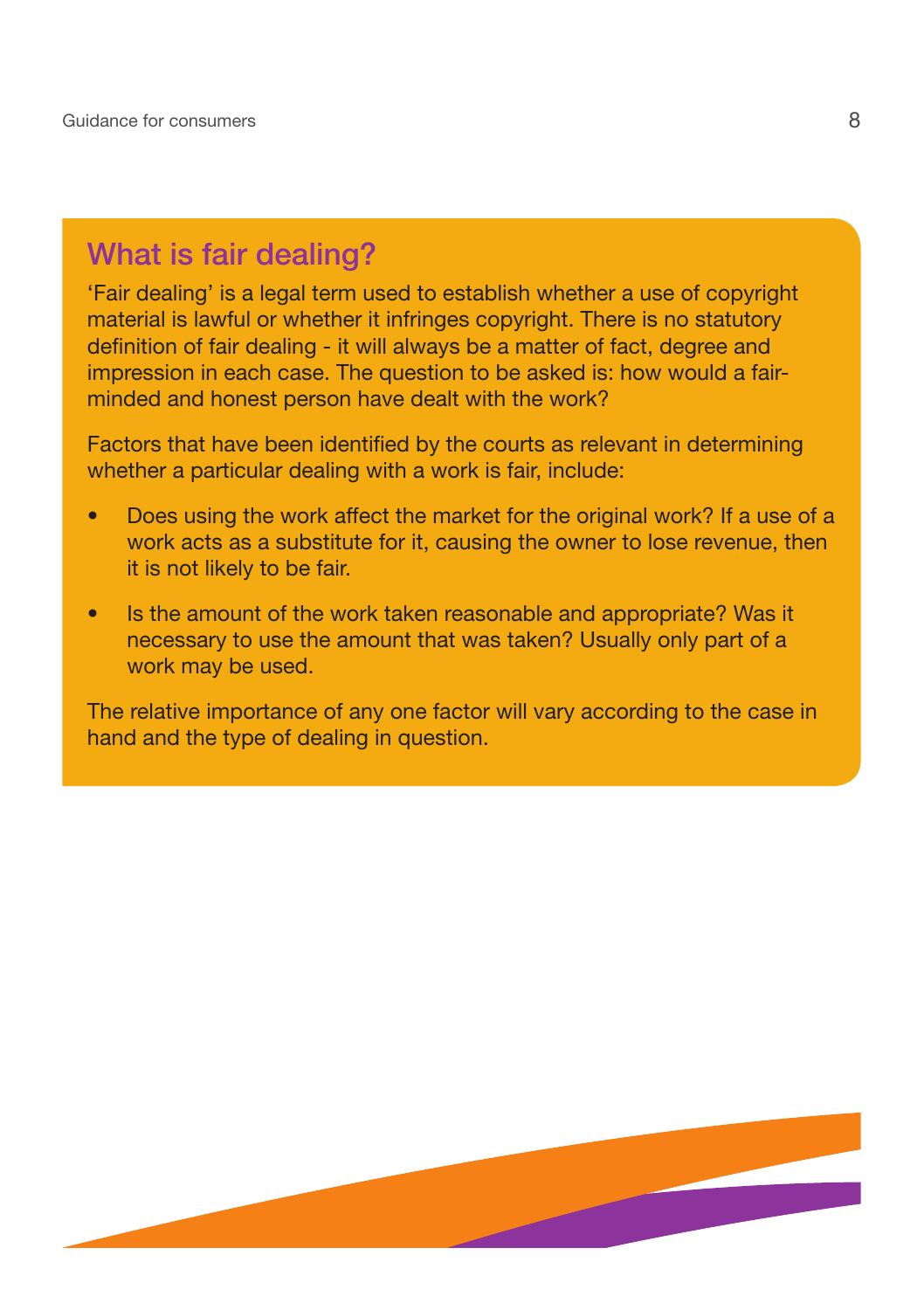## Further Information

Guidance on changes to the copyright exceptions is available at https://www.gov. uk/government/publications/changes-tocopyright-law. Guides include:

- **Overview**
- Education and Teaching
- Research
- Copyright material held by public bodies
- Libraries, archives and museums
- Accessible formats for disabled people
- Creators and copyright owners

Find out why the Government has changed the copyright exceptions here:

*Modernising Copyright, a modern, robust and flexible framework*: http://www.ipo.gov. uk/response-2011-copyright-final.pdf

IP information: Learn more about Intellectual Property by visiting the IPO web pages: www.ipo.gov.uk

Licensing: More information can be found at: http://www.ipo.gov.uk/types/copy/cother/c-licence.htm

IP Healthcheck: The IPO's free IP Healthcheck can help you to find out more about the different IP rights and how they affect you and your business: www.ipo.gov. uk/iphealthcheck

Note: This guidance sets out the general principles of the changes to copyright law, it is not legal advice. It is recommended that you obtain legal advice in circumstances where you have specific questions relating to the law.